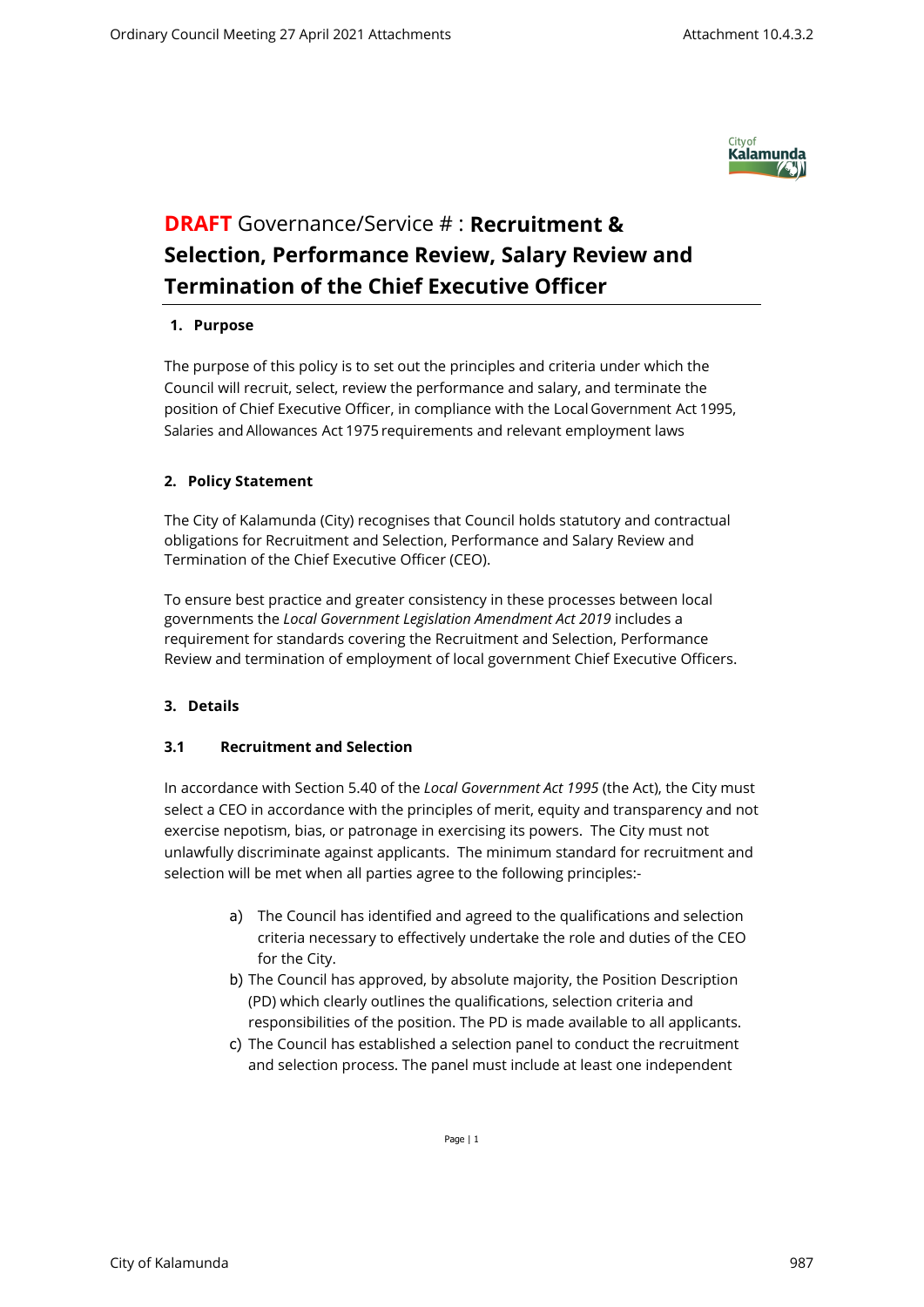

person who is not a current elected member, human resources consultant, or staff member of the local government.

- d) The Council attracts applicants through a transparent, open and competitive process (this is not necessary for vacancies of less than one year). The Council must advertise a vacancy for the position of CEO in the following manner:
	- (i) State-wide public notice of the vacancy (e.g., internet job boards);
	- (ii) Details of the remuneration and benefits offered;
	- (iii) Details of the place where applications are to be submitted;
	- (iv) The date and time the applications close;
	- (v) The duration of the proposed contract;
	- (vi) A web address where the PD can be accessed;
	- (vii) Contact details for a person who can provide further information; and
	- (viii) Any other relevant information
- e) The Council has assessed the knowledge, experience, qualifications and skills of all applicants against the selection criteria.
- f) The Council has verified the recommended applicant's work history, qualifications, referees and claims made in their job application.
- g) The appointment is merit-based, with the successful applicant assessed as clearly demonstrating how their knowledge, skills and experience meet the selection criteria.
- h) The appointment is made impartially and free from nepotism, bias or unlawful discrimination.
- i) The Council has endorsed by absolute majority the final appointment.
- j) The Council has approved the employment contract by absolute majority.
- k) The Council re-advertises the CEO position and undertakes a recruitment and selection process after each instance where a person has occupied the position for ten (10) consecutive years.

## **3.2 Selection panel and independent person**

In accordance with Section 5.40 of the Act, the City is required to establish a selection panel to conduct and facilitate the recruitment and selection process. The selection panel should be made up of elected members and must include at least one independent person. The independent person cannot be a current elected member, human resources consultant, or staff member of the local government. Examples of who the independent person could be include:-

- a) Former elected members or staff members of the Council;
- b) Former elected members or staff members of another Council;
- c) A prominent or highly regarded member of the community; or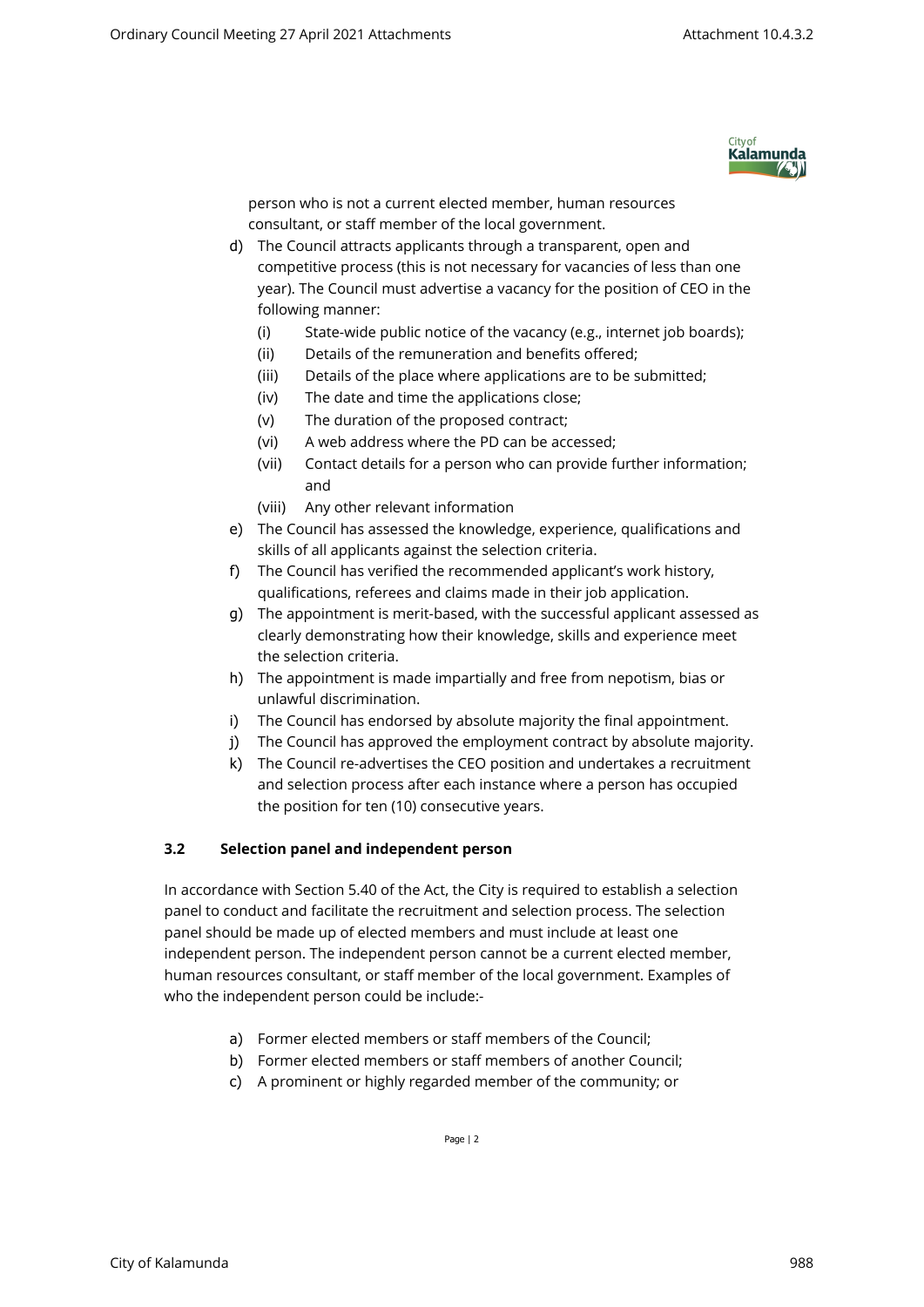

d) A person with experience in the recruitment of CEOs and senior executives

Panel members will participate in the selection panel for the duration of the recruitment and appointment process. A new panel should be selected for each occasion of CEO recruitment.

## **3.3 Selection panel responsibilities**

The panel is required to read and assess all applications and create a shortlist of appropriately qualified and experienced candidates. The shortlisted candidates will be required to conduct a presentation to the Council and will be interviewed by the Council using an agreed set of interview questions.

## **3.4 Independent human resources consultant**

The Council can seek independent advice from a Human Resources (HR) consultant, but they cannot be a member of the HR team within the City nor be associated with the City or any Council members. The consultant can be an independent HR professional, recruitment consultant or recruitment agency.

The HR consultant will provide advice to the selection panel on conducting the recruitment process, or provide support in undertaking certain aspects of the recruitment process such as:

- a) development or review of the PD;
- b) development of selection criteria;
- c) development of assessment methods in relation to the selection criteria;
- d) drafting of the advertisement;
- e) executive search;
- f) preliminary assessment of the applications;
- g) shortlisting;
- h) drafting questions for interview;
- i) coordinating interviews;
- j) preparing the selection summary assessment and recommendation;
- k) arranging for an integrity check and/or police clearance; and
- l) assisting the Council in preparing the employment contract.

The HR consultant cannot be directly involved in determining which application should be recommend for the position as their role is not one of decision maker nor can the consultant:

a) conduct the interviews of candidates (only the selection panel can do this);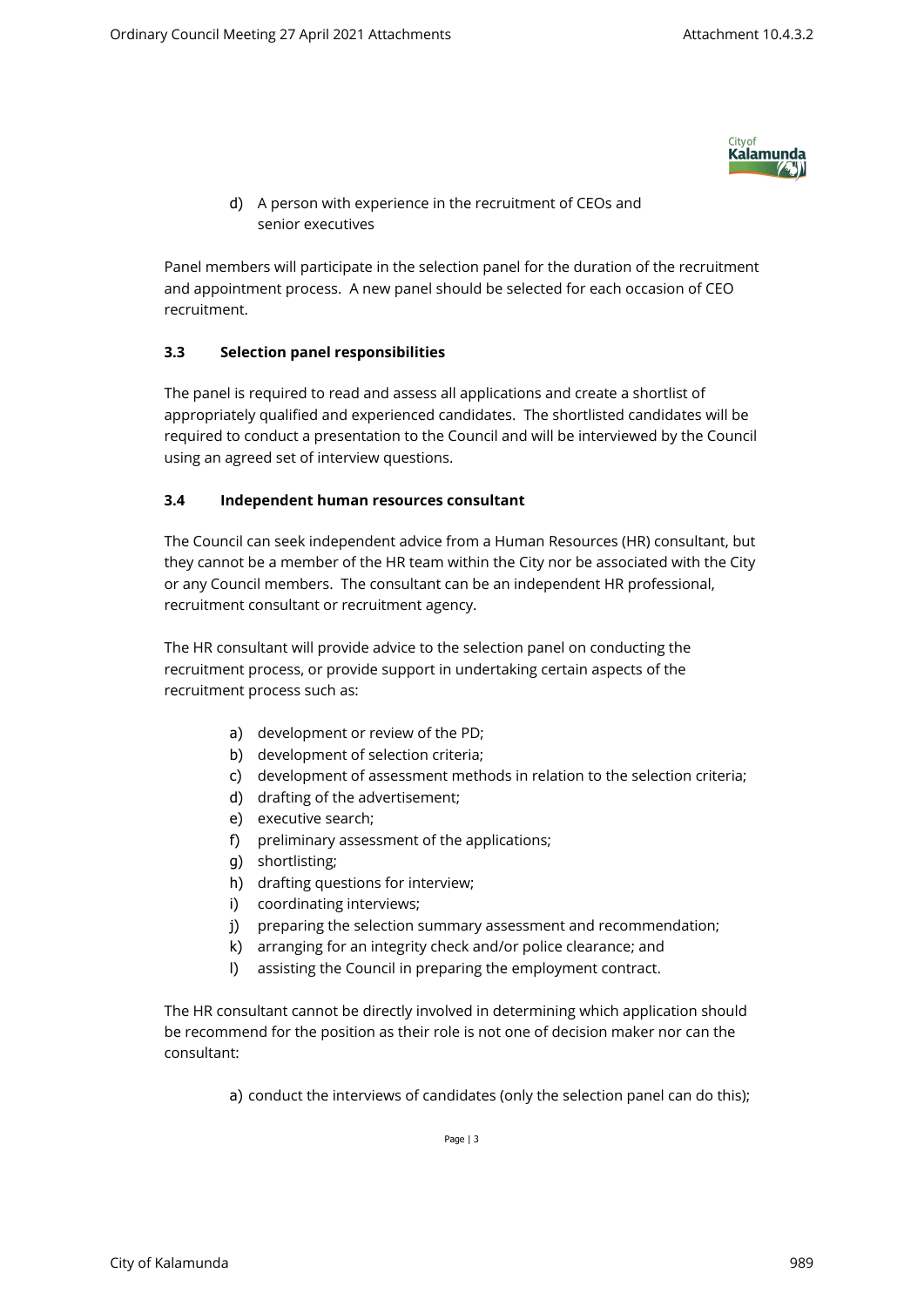

- b) make the decision about who to appoint; and
- c) negotiate the terms and conditions of employment (only provide advice on remuneration etc to the selection panel).

## **3.5 Selection and appointment of CEO**

Selection of an applicant should be based on the person best suited to the requirements of the position and the needs of the Council. As part of the selection process, the Council may request the preferred candidate to do a presentation to Council.

The appointment decision by the Council should be based on the assessment of all measures used including:

- a) assessment techniques used;
- b) quality of application;
- c) referee reports; and
- d) verification of formal qualifications, work history and other facts.

Once a preferred candidate has been identified, the CEO employment contract will be drawn up inclusive of the necessary provisions required under section 5.39 of the Act and adhere to associated regulations and legislations.

The contract:

- a) must not exceed a five-year term;
- b) contain the expiry date of the contract;
- c) specify the performance criteria for the purpose of reviewing the CEO performance; and
- d) as prescribed under regulation 18b of the Administrations Regulations, the maximum amount of money to which the CEO is to be entitled if the contract is terminated before the expiry date. The amount is not to exceed whichever is the lesser of:
	- (i) the value of one year's remuneration under the contract; or
	- (ii) the value of the remuneration that the CEO would have been entitled to, had the contract not been terminated.

The Council must approve, by absolute majority, the employment contract and the person they appoint as CEO.

## **3.6 Appointment of Acting CEO**

In accordance with Section 5.39C of the Act, if the CEO is absent from the workplace for periods of leave less than twelve months, Council is required to appoint an Acting CEO.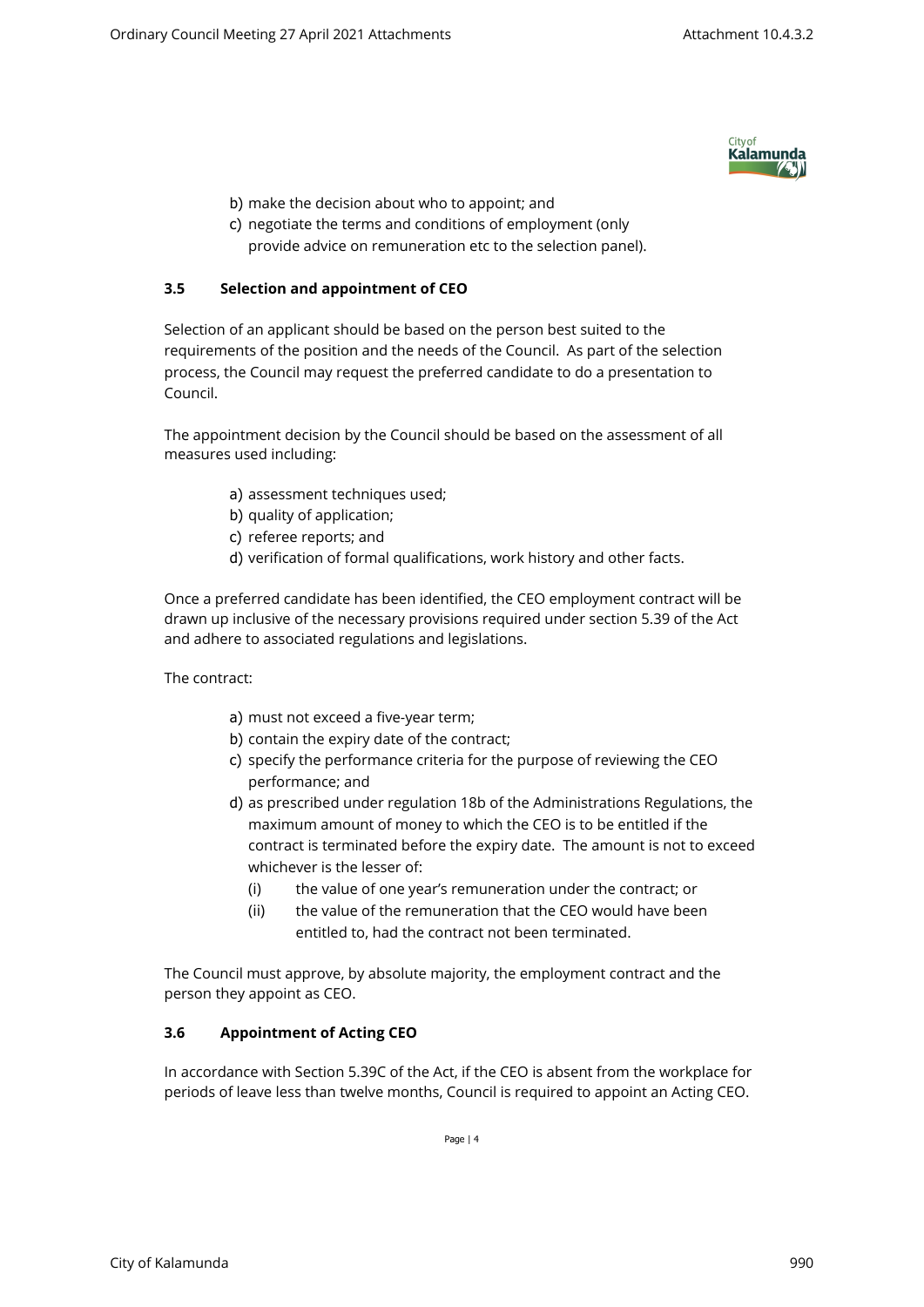

The process for appointment of an Acting CEO will be in accordance with Governance Policy # - Appointment of Acting CEO.

## **3.7 Performance Review**

In accordance with Section 5.38 of the Act, a CEO who is employed for a term of more than one year, will have their performance reviewed formally at least one in every year of their employment.

The minimum standard for performance review will be met if:

- a) performance criteria is specific, relevant, measurable, achievable and timebased;
- b) the performance criteria and the performance process are recorded in a written document, negotiated with and agreed upon by the CEO and Council;
- c) the CEO is informed about how their performance will be assessed and managed and the results of their performance assessment;
- d) the collection of evidence regarding performance outcomes is thorough and comprehensive;
- e) assessment is made free from bias and based on the CEO's achievements against documented performance criteria, and decisions and actions are impartial and transparent; and
- f) the Council has endorsed the performance review assessment by absolute majority.

Setting the performance criteria can include:

- a) service delivery targets from the City's Strategic Community Plan;
- b) budget compliance;
- c) organisational capability;
- d) operational and project management;
- e) financial performance and asset management;
- f) timeliness and accuracy of information and advice to Councillors;
- g) implementation of Council resolutions;
- h) management of organisational risks;
- i) leadership, including conduct and behaviour, and human resource management; and
- j) stakeholder management and satisfaction.

## **3.8 Performance Review Panel**

The Performance Review panel will consist of: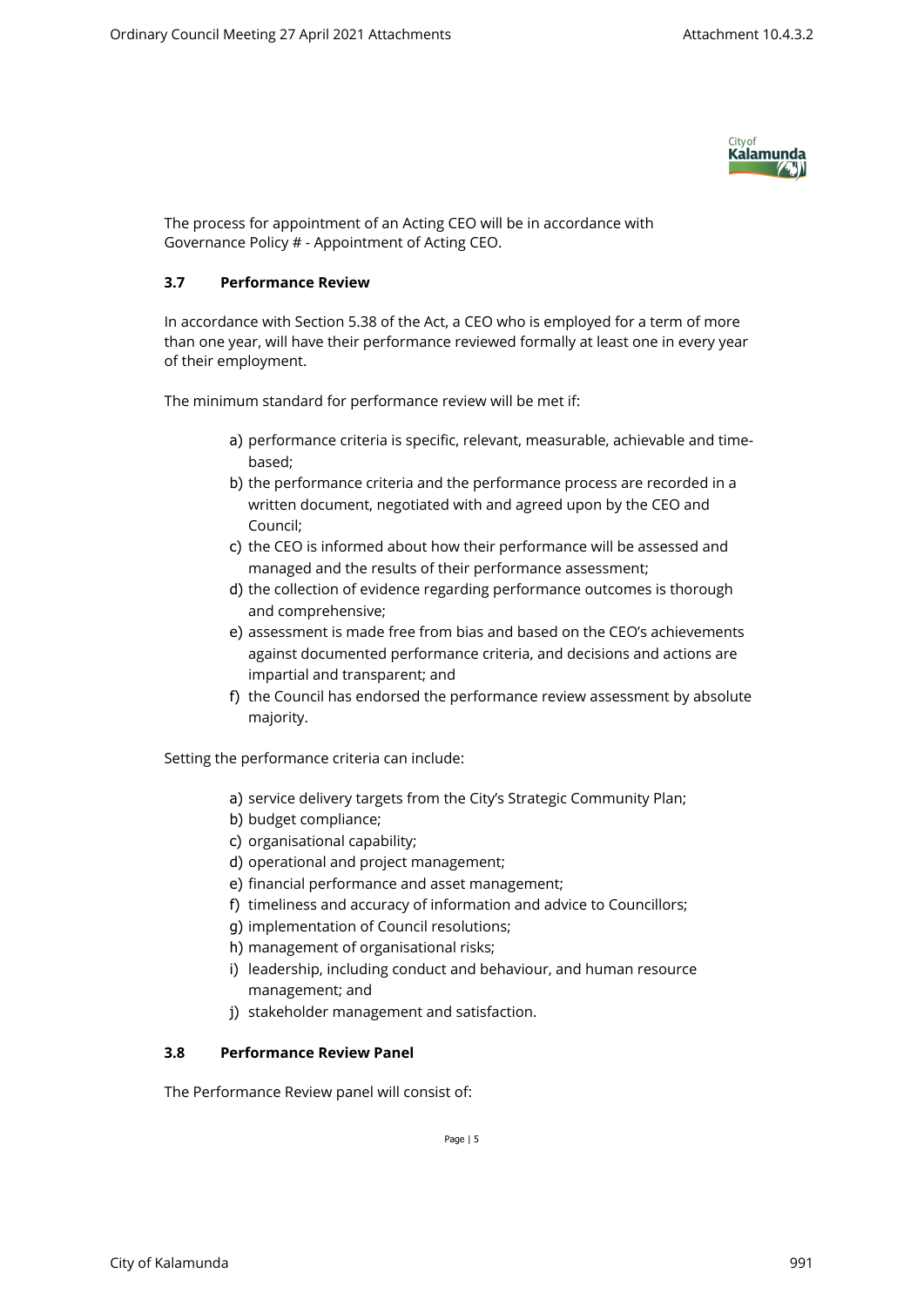

- a) the Mayor (Chairperson);
- b) the Deputy Mayor;
- c) a Council representative from each Ward (4); and
- d) an independent Consultant

The Independent Consultant should have experience in performance review in a local government setting and have no interest in, or relationship with, the Council or CEO.

A consultant can assist the review panel with:

- a) setting performance criteria;
- b) preparing the performance agreement;
- c) collecting performance evidence;
- d) writing the performance appraisal report;
- e) facilitating meetings between the performance review panel;
- f) assisting with the provision of feedback to the CEO;
- g) formulating plans to support improvement (if necessary); and
- h) providing an objective view regarding any performance managementrelated matters between the concerned parties.

It is a requirement of the regulations that the process by which the CEO's performance is documented and agreed by both parties. Council and the CEO must agree on any performance criteria that is in addition to what is specified in the CEO's contract of employment.

The CEO performance is measured in an objective manner against the performance criteria set for that year and are impartial. Assessment of the performance can include:

- a) achievement of key business outcomes;
- b) interactions with the Council and progress that has been made towards implementing the Council's strategic vision;
- c) Audit and Risk committee reports;
- d) workforce metrics
- e) incident reports;
- f) organisational survey results;
- g) relationships with relevant stakeholder groups; and
- h) insights from key stakeholders.

## **3.9 Addressing performance issues**

Once the CEO's performance has been assessed, any areas requiring attention or improvement that have been identified must be formally discussed with the CEO and a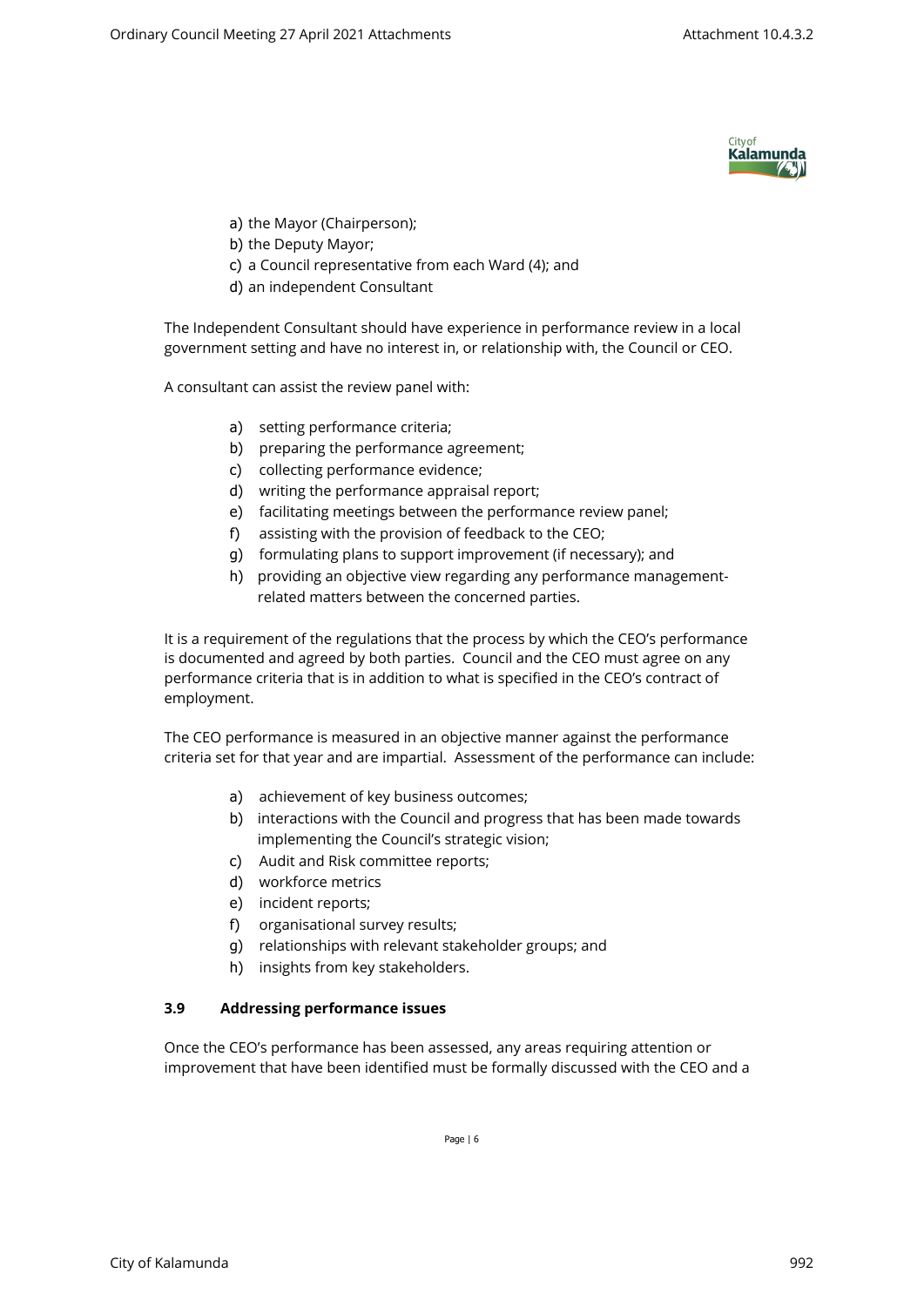

written plan agreed and implemented to address the performance shortfalls. The plan must include:

- a) actions to be taken;
- b) who is responsible for the actions;
- c) a constructive approach towards improving competency;
- d) an agreed timeframe to improve the performance gaps identified;
- e) options for professional development, training, counselling, mediation, mentoring or developing new work routines; and
- f) regular feedback discussions to ensure the improvements are being made and maintained.

If potential wrongdoing (misconduct) is identified, the Council should be referring the matter to the Public Sector Commission or Corruption and Crime Commission. This provides an independent process to follow and ensures probity, natural justice and oversight of allegations.

The Council must ensure that accurate and comprehensive records of the performance management process are created, and any information produced must be kept strictly confidential.

## **3.10 Salary Review**

The CEO's employment contract requires that the review of salary and other benefits must occur annually and must have regard to:

- a) the CEO's performance, as determined in the performance review;
- b) any changes to the work value or responsibilities of the CEO's position;
- c) the hours of work, including hours worked outside normal working hours;
- d) the condition of the market and economy generally;
- e) the relevant determination from time to time made under the Salaries and Allowances Act 1975; and
- f) the capacity of the City to pay an increase.

The Council is not obliged to increase the amount of salary or benefits but must not, other than with the CEO's consent, reduce the amount of the total salary and benefits package (also called 'Remuneration Package').

## **3.11 Termination**

The standards for the termination of the CEO's employment (other than for reasons such as voluntary resignation or retirement) are based on the principles of fairness and transparency. Procedural fairness is a principle of common law regarding the proper and fair procedure that should apply when a decision is made that may adversely impact upon a person's rights or interests.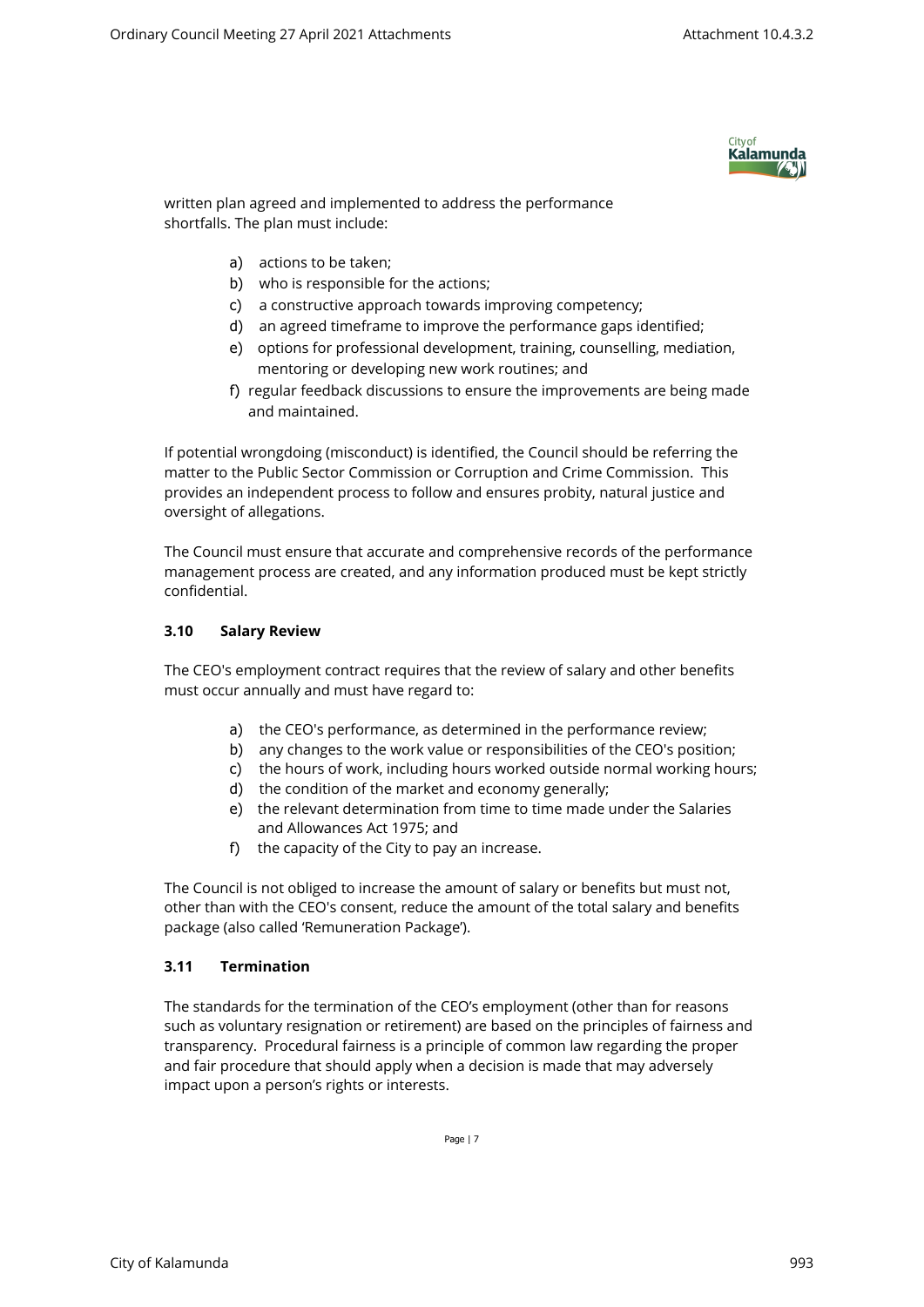

The minimum standards for the termination of a CEO's contract will be met if:

- a) decisions are based on assessment of the CEO's performance as measured against the documented performance criteria in the CEO's contract;
- b) performance issues have been identified as part a performance review (conducted within the preceding 12 months) and the CEO has been informed of the issues. The Council has given the CEO a reasonable opportunity to improve and implement a plan to remedy the performance issues, but the CEO has not subsequently remedied these issues to the satisfaction of the Council;
- c) the principle of procedural fairness is applied. The CEO is informed of their rights, entitlements and responsibilities in the termination process. This includes the CEO being provided with notice of any allegations against them, given a reasonable opportunity to respond to those allegations or decisions affecting them, and their response is genuinely considered;
- d) decisions are impartial and transparent
- e) the Council has endorsed the termination by absolute majority; and
- f) the required notice of termination (which outlines the reasons for termination) is provided in writing.

## **3.12 Reasons for termination**

The early termination of a CEO's employment may end due to:

- a) poor performance;
- b) misconduct; or
- c) non-performance or repudiation of contract terms.

There is a difference between poor performance and serious misconduct. Poor performance is defined as an employee not meeting the required performance criteria or demonstrating unacceptable conduct and behaviour at work, it includes:

- a) not carrying out their work to the required standard or not doing their job at all;
- b) not following workplace policies, rules or procedures;
- c) unacceptable conduct and behaviour at work;
- d) disruptive or negative behaviour at work;
- e) not meeting the performance criteria set out in the employment contract and/or performance agreement unless these are outside the CEO's control;
- f) not complying with an agreed plan to address performance issues;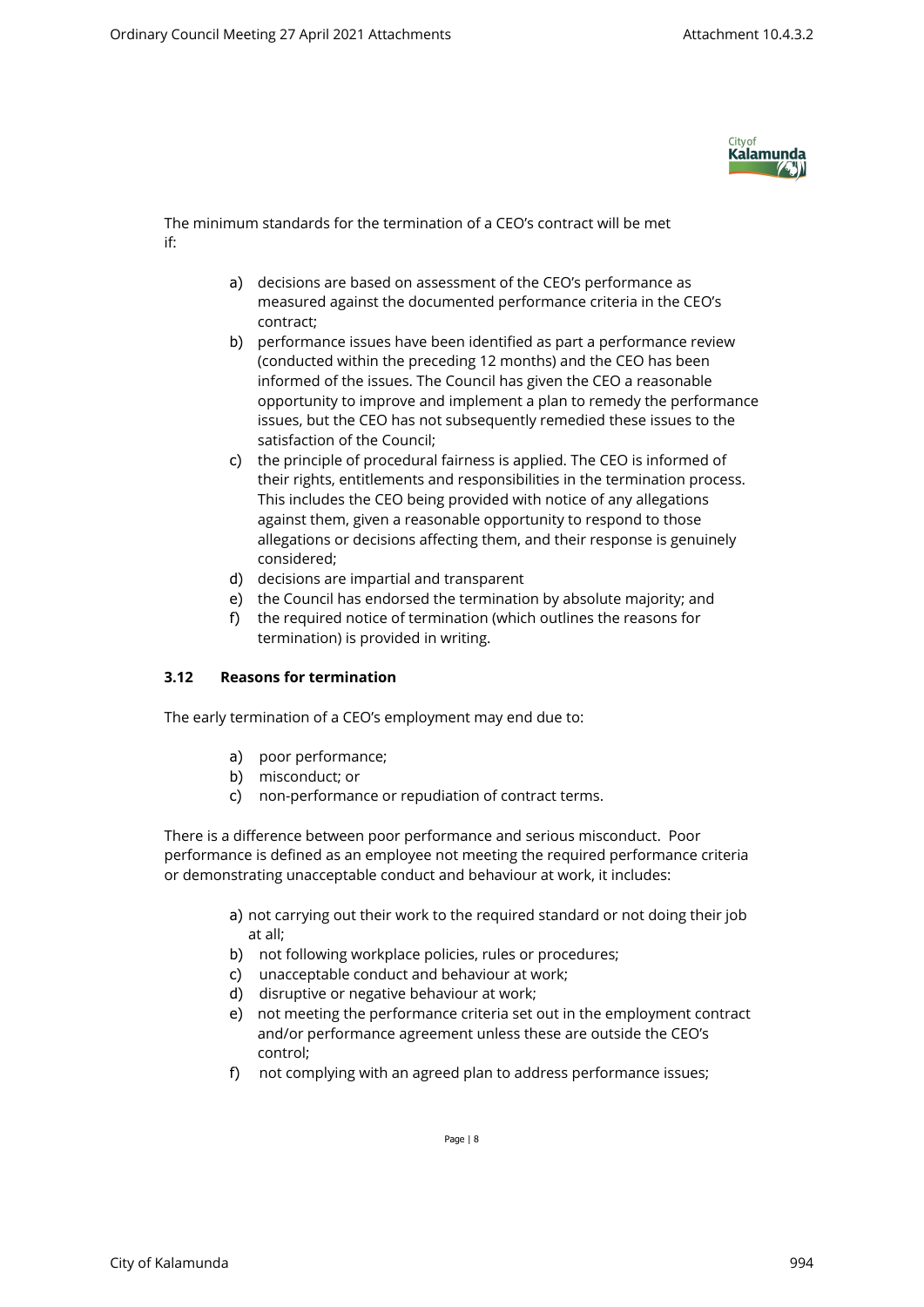

- g) failing to comply with the provisions of the Local Government Act 1995 and other relevant legislation; or
- h) ailing to follow Council endorsed policies.

Serious misconduct can include when an employee:

- a) causes serious and imminent risk to the health and safety of another person or to the reputation or revenue of the local government; or
- b) behaves unlawfully or corruptly; or
- c) deliberately behaves in a way that is inconsistent with continuing their employment.

Termination on the basis of misconduct is covered by employment law. The Council should seek independent legal, employment or industrial relations advice prior to a termination. A Council should also seek independent advice during the termination process including advice on the relevant employment legislation affecting CEO employment and the application of that legislation to their specific circumstances. This will ensure that a Council complies with employment law during the entire termination process.

A confidential request to the Director, Corporate Services can be made so Council can obtain three quotes from appropriate legal firms. The three quotes can be submitted to Council for consideration and decision. The Director, Corporate Services will raise a PO and release funds so the Council can then receive independent legal advice prior to any decision to terminate.

Council is required to endorse the decision to terminate a CEO's employment by way of an absolute majority decision. The Council must certify that the termination was in accordance with the adopted standards in regulations.

## **3.13 Termination report**

The Council will prepare a termination report which outlines the reasons for termination, the opportunities and assistance provided to the CEO to remedy any issues, and an explanation of the CEO's failure to do so.

Council must provide prior opportunities and support to the CEO to assist them in remedying the issues which form the basis of the termination. It is a requirement of the Act that Council must provide written notice to the CEO outlining the reasons for their decision to terminate

In addition, Council must certify that the termination of the CEO's employment was carried out in accordance with the standards set out in regulations.